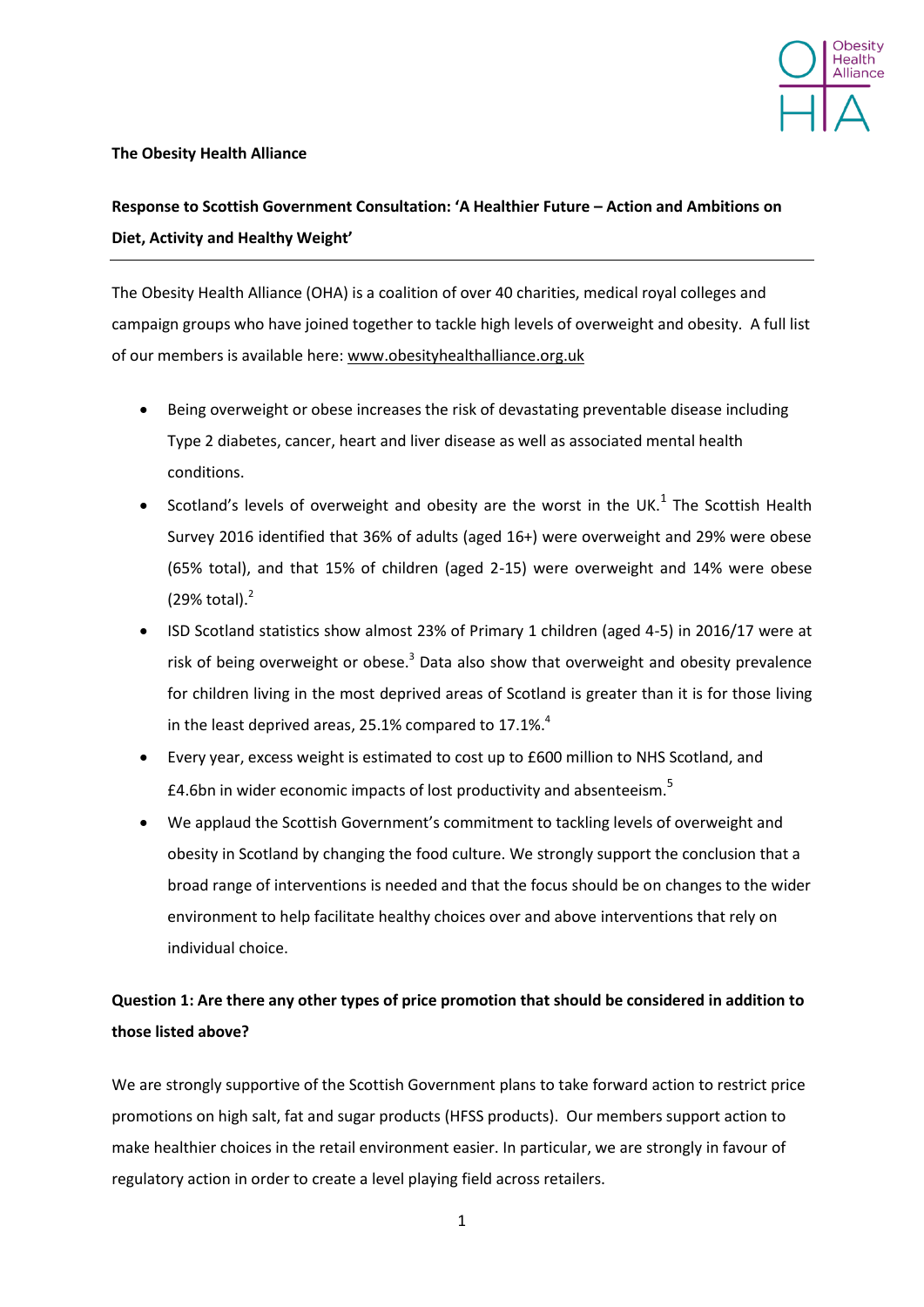<span id="page-1-0"></span>An analysis by Kantar, commissioned by Public Health England showed that 40% of food and drinks purchased in UK for home consumption are bought on promotion - the highest level in Europe.<sup>6</sup> The analysis found that higher sugar food and drinks (particularly discretionary products such as carbonated drinks, biscuits, cakes etc) are more likely to be promoted.<sup>[6](#page-1-0)</sup>

Data on product purchases in Scotland show that around 50% of HFSS products are bought on promotion compared to 30% for healthier products. 39% of all saturated fat, 35% of all sugar and 31% of all sodium is purchased because of promotions.

## **Question 2: How do we most efficiently and effectively define the types of food and drink that we will target with these measures?**

We believe that the UK Department of Health's current nutrient profiling model is the most efficient and effective way of defining the types of products restricted. This is because it is evidence-based, universally well-known and currently being used across the food industry.

We believe all relevant food bodies should adopt the UK Department of Health's updated nutrient profiling model across the UK, once it is published in early 2018. The updated model will reflect the latest scientific evidence on nutrition and health, notably the findings of the Scientific Committee on Nutrition's (SACN) 2015 report on carbohydrates and health.

### **Question 3: To what extent do you agree with the actions we propose on non-broadcast advertising of products high in fat, salt and sugar?**

#### **Strongly agree**

We strongly agree with all the proposed actions on non-broadcast advertising of HFSS food and drink products. We support and endorse the Scottish Government's ambition to close loopholes in broadcast advertising rules for HFSS food and drink products. Reducing children's exposure to HFSS marketing is a priority for Obesity Health Alliance members.

HFSS advertising is a concern for a number of reasons. First, children are a vulnerable audience who need protection from advertising due to their limited ability to critically understand what is advertising.<sup>7</sup> Second, research shows there is a clear link between food promotion and children's food preferences, what they buy and what they eat.<sup>8</sup> Advertising also influences how much children eat,<sup>9</sup> and can lead to them 'pestering' parents to buy unhealthy products. <sup>10,11</sup>And finally, the impact of brand recognition influences children's behaviour from a very young age with research showing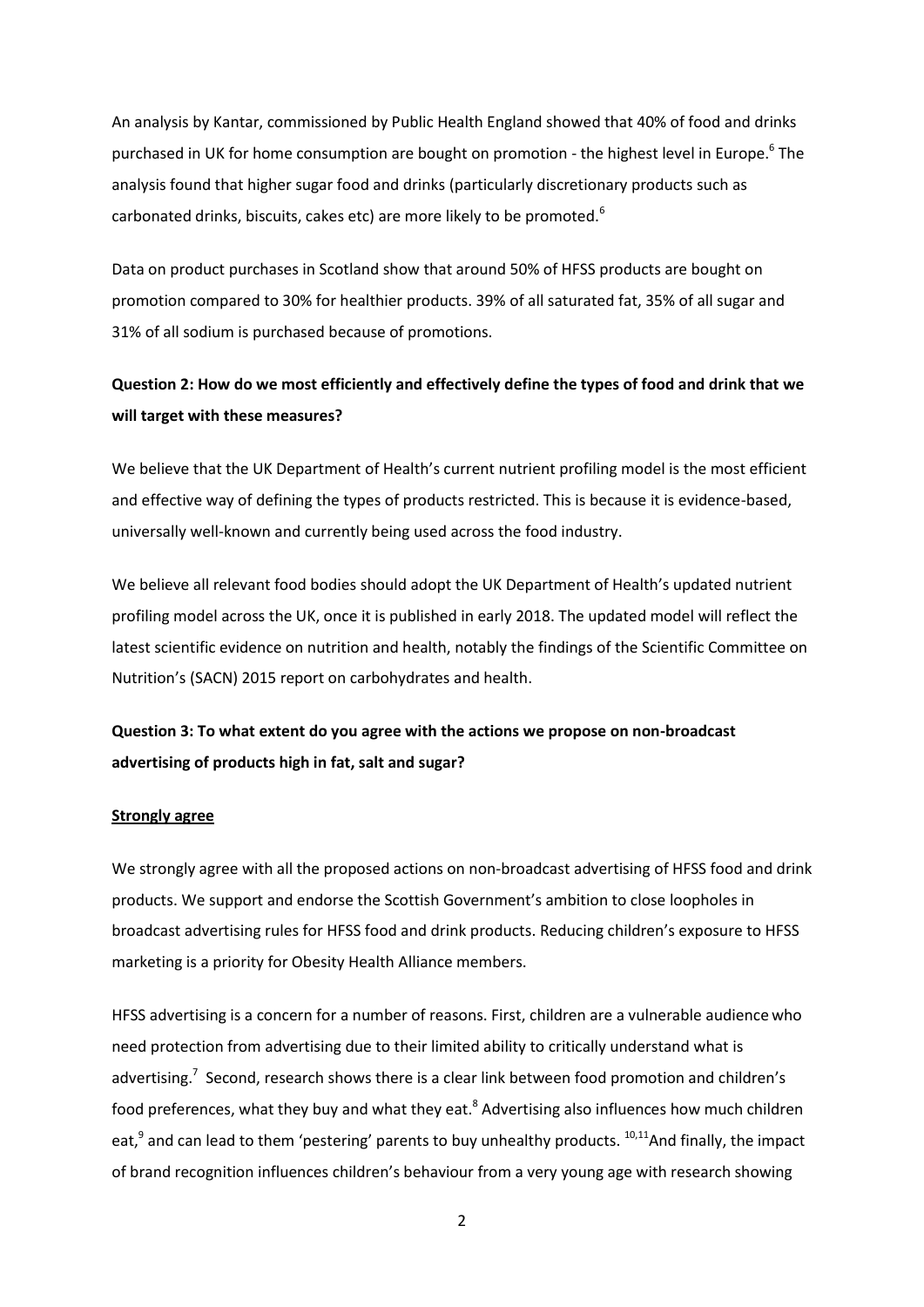that children as young as 18 months can recognise brands with preschool children demonstrating preferences for branded products.<sup>12</sup>

The current rules meant to protect children from exposure to HFSS adverts do not go far enough and are not protecting children or reflecting how or when children watch TV the most. Crucially, only 26% of children's viewing time is currently falling within programming that is covered by the existing regulations.<sup>13</sup>

<span id="page-2-0"></span>Our recent report, 'A Watershed Moment' showed that almost 60% of food and drink adverts shown during peak family viewing time of 6-9pm during programmes watched by hundreds of thousands of children, were for HFSS food and drink products.<sup>14</sup> In the worst case examples, children were being exposed to nine HFSS adverts (including pizza, burgers and biscuits) in just a 30 minute period.<sup>[14](#page-2-0)</sup>

Our members strongly support a 9pm watershed on HFSS marketing and are calling on the UK Government to introduce this as soon as possible.

We are particularly keen for the Scottish Government to take forward actions to monitor and review the impact of the CAP code on non-broadcast HFSS product advertising, as well as commission research to extend CAP restrictions to better protect children.

In 2017 CAP's bought in long awaited rules to protect children from junk food marketing across all types of media to bring the non-broadcast environment in line with broadcast. But we have significant concerns about the revised code. We are particularly concerned about the 'particular appeal test' which means restrictions only apply when it can be shown that at least 25% of the audience are children. This loophole means that a significant number of children could still be exposed to adverts for high fat, salt and sugary products.

We also have concerns about the challenges of enforcing the code in the complex digital environment. We encourage the Scottish Government should consider these concerns when monitoring reviewing the CAP code, and press for changes should it find the CAP code not sufficient for use in Scotland.

**Do you think any further or different action is required for the out of home sector?** 

**Yes** 

3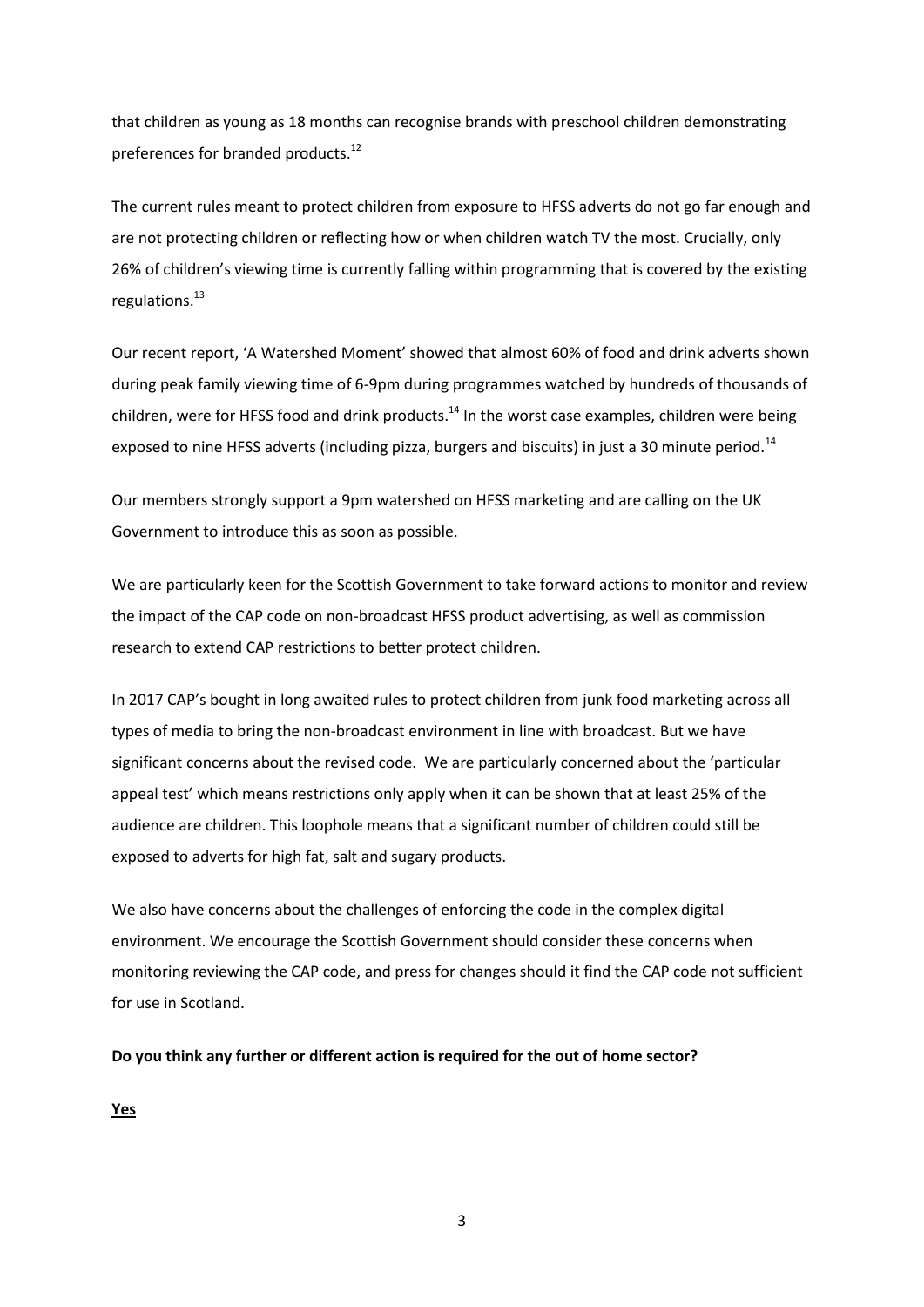We agree that further action is required for the out of home sector. We support mandatory action across out of home sector as it creates a level playing field with all sectors compelled to act.

In addition, OHA members support traffic light nutrition labelling across all processed food including the out of home sector.

#### **Question 5: Do you think current labelling arrangements could be strengthened?**

### **Yes**

We think that current labelling arrangements could be strengthened. We support mandatory frontof-pack labelling system for all processed foods including the out of home sector to provide a level playing field to both consumers and industry. In addition, we would like to see the Government explore options on how to help the public understand free sugars and how best to communicate free sugar content of foods.

### **Question 6: What specific support do Scottish food and drink SMEs need most to reformulate**

### **and innovate to make their products healthier?**

We support the Scottish Government's plans to provide support for SMEs to reformulate their products. This should focus on reformulation to reduce sugar, saturated fat, salt and calories overall.

#### **General comments**

1

We are very pleased with the Scottish Government's ambition in this strategy.

As outlined in our response to question three, we are particularly pleased that the Scottish Government will strongly press the UK Government to ban the broadcast of HFSS products before the 9pm watershed. This is a priority area of focus for the Obesity Health Alliance and we have been extremely disappointed with lack of action in this area to date.

<sup>&</sup>lt;sup>1</sup> Food Standards Scotland (2016) *Diet and Nutrition: Proposals for setting the direction for the Scottish diet* [\(pdf\)](http://www.foodstandards.gov.scot/sites/default/files/Board%20meeting%20-%202016%20January%2020%20-%20Diet%20and%20Nutrition%20Proposals%20for%20setting%20the%20direction%20for%20the%20Scottish%20Diet%20160104.pdf)

<sup>&</sup>lt;sup>2</sup> Scottish Government (2017) *Scottish Health Survey 2016: Supplementary Tables Part 13 – BMI* [\(spreadsheet\)](http://www.gov.scot/Resource/0052/00525582.xls)

<sup>&</sup>lt;sup>3</sup> ISD Scotland (2016) Body Mass Index of Primary 1 Children in Scotland (*pdf*)

<sup>&</sup>lt;sup>4</sup> Information Services Division Scotland. Child weight and growth. Available from <http://www.isdscotland.org/Health-Topics/Child-Health/Child-Weight-and-Growth/> 5 SPICe. (2015). 'SPICe Briefing: Obesity in Scotland'. ([pdf\)](http://www.parliament.scot/ResearchBriefingsAndFactsheets/S4/SB_15-01_Obesity_in_Scotland.pdf)